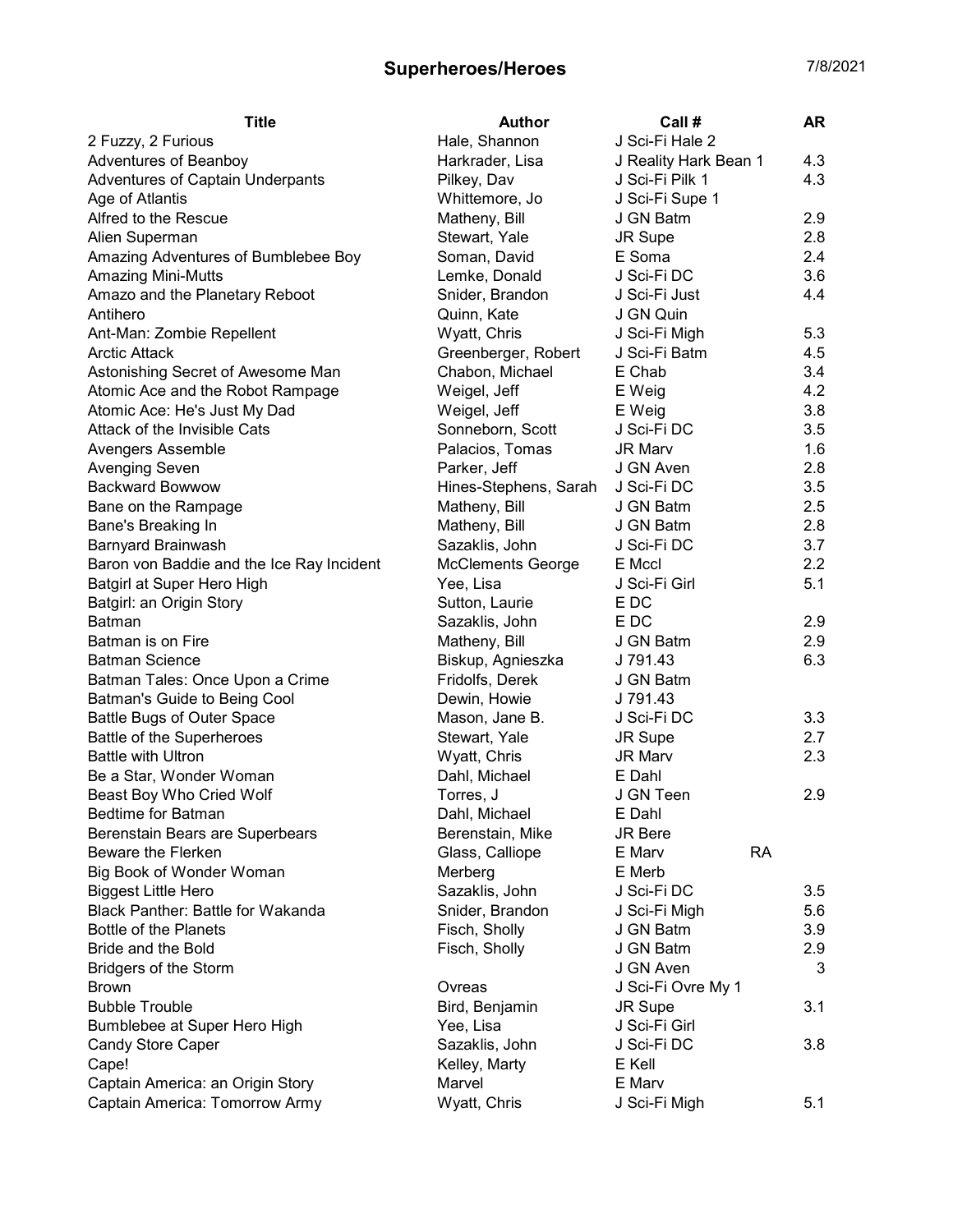| <b>Title</b>                                                 | <b>Author</b>            | Call #             |           | AR  |
|--------------------------------------------------------------|--------------------------|--------------------|-----------|-----|
| Captain Awesome to the Rescue                                | Kirby, Stan              | J Sci-Fi Kirb 1    |           | 3.8 |
| Captain Pajamas                                              | Whatley, Bruce           | E What             |           |     |
| Cat Crime Club                                               | Korte, Steven            | J Sci-Fi DC        |           | 4.1 |
| Catwoman Gets Busted by the Batman                           | Matheny, Bill            | J GN Batm          |           | 2.7 |
| Catwoman's Classroom of Claws                                | Sonneborn, Scott         | J Sci-Fi Batm      |           | 4.1 |
| Catwoman's Halloween Heist                                   | Fein, Eric               | J Sci-Fi Batm      |           | 4.2 |
| <b>Catwoman's Perfect Plot</b>                               | Hines-Stephens, Sarah    | J Sci-Fi Batm      |           | 4.9 |
| Chick 'n' Pug                                                | Sattler, Jennifer        | E Satt             |           | 1.8 |
| Chick 'n' Pug Meet The Dude                                  | Sattler, Jennifer        | E Satt             |           | 2.5 |
| Clobbered by Clayface                                        | Fisch, Sholly            | J GN Batm          |           | 3.3 |
| <b>Cosmic Bounty Hunter</b>                                  | Hoena, Blake             | J Sci-Fi Supe      |           | 4.2 |
| <b>Creature of Chaos</b>                                     | Hines-Stephens, Sarah    | J Sci-Fi Wond      |           | 3.4 |
| Creatures from Planet X                                      | Stewart, Yale            | JR Supe            |           | 2.7 |
| Curious George: Super George                                 | Rey, H. A.               | E Rey              |           |     |
| Cyborg: an Origin Story                                      | Manning                  | E DC               |           |     |
| Darkseid and the Fires of Apokolips                          | Fridolfs, Derek          | J Sci-Fi Just      |           | 4.8 |
| Day I Lost My Superpowers                                    | Escoffier, Michael       | E Esco             | <b>RA</b> |     |
| Day of the Bizarros                                          | Bird, Benjamin           | JR Supe            |           | 2.9 |
| Deadly Dream Machine                                         | Bright, J.E.             | J Sci-Fi Supe      |           | 4.2 |
| Deep Sea Duel                                                | <b>DC Superpets</b>      | J Sci-Fi DC        |           | 3.7 |
|                                                              |                          |                    |           | 2.4 |
| Deep Space Hijack                                            | Sonneborn, Scott         | J Sci-Fi Supe      |           |     |
| Demo                                                         | <b>Torres</b>            | J GN Teen          |           | 2.9 |
| Do Super Heroes Have Teddy Bears?                            | Coyle, Carmela           | E Coyl             |           |     |
| Do You Like These Boots?                                     | Soman, David             | JR Soma            |           |     |
| Doctor Strange: Mystery of the Dark Magic                    | Snider, Brandon          | J Sci-Fi Migh      |           | 5.3 |
| Dog Man series                                               | Pilkey, Dave             | J GN Pilk          |           |     |
| Dolley the Fire Dog                                          | Gerry, Lisa              | J 636.708          |           |     |
| Down with the Monsters                                       |                          | J GN Team 3        |           | 2.6 |
| Dylan the Villain                                            | Campbell, K. G.          | E Camp             |           | 3.6 |
| Eliot Jones, Midnight Superhero                              | Cottringer, Anne         | E Cott             | <b>RA</b> | 2.7 |
| <b>Emperor of the Airwaves</b>                               | Lemke, Donald            | J Sci-Fi Batm      |           | 4.4 |
| <b>Enter Nightwing</b>                                       | Baltazar, Art            | J GN Tiny          |           | 2.5 |
| Escape from Future World                                     | Stewart, Yale            | JR Supe            |           | 2.7 |
| Even a Hawkeye Can Cry                                       |                          | J GN Aven          |           | 3.1 |
| Even Superheroes Have Bad Days                               | Becker, Shelly           | E Beck             |           |     |
| Even Superheroes Make Mistakes                               | Becker, Shelly           | E Beck             |           |     |
| <b>Falcon Takes Flight</b>                                   | Davis, Adam              | <b>JR Marv</b>     |           | 2.3 |
| Falcon: Fear of Flying                                       | Lambert, Nancy           | JR Marv            |           | 2.7 |
| Falcon: Fight or Flight                                      | Siglain, Michael         | J Sci-Fi Migh      |           | 5.6 |
| <b>Fantastic Flexy Frog</b>                                  | <b>DC Superpets</b>      | J Sci-Fi DC        |           | 3.5 |
| <b>Fastest Pet on Earth</b>                                  | <b>DC Superpets</b>      | J Sci-Fi DC        |           | 3.4 |
| First Day of Groot                                           | Marvel                   | E Marv             |           |     |
| <b>Five Riddles for Robin</b>                                | Dahl, Michael            | J Sci-Fi Batm      |           | 3.8 |
| Flight                                                       | Hoena, Blake             | J 791.43           |           |     |
| Frozen Solid by Mr. Freeze                                   | Matheny                  | J GN Batm          |           | 2.8 |
| Fruit of All Evil                                            | Crawford, Philip Charles | J Sci-Fi Wond      |           | 3.3 |
| Fun House of Evil                                            | Lemke, Donald            | J Sci-Fi Batm      |           | 3.6 |
| Funny Boy Meets the Dumbbell Dentist from Deim Gutman, Dan   |                          | J Sci-Fi Gutm 4    |           |     |
| Funny Boy Takes on the Chit-Chatting Cheese fror Gutman, Dan |                          | J Sci-Fi Gutm 2    |           |     |
| Funny Boy Versus the Bubble-Brained Barbers fror Gutman, Dan |                          | J Sci-Fi Gutm 3    |           | 4   |
| Gamora's Galactic Showdown                                   | Snider, Brandon          | J Sci-Fi Marv Guar |           |     |
|                                                              |                          |                    |           |     |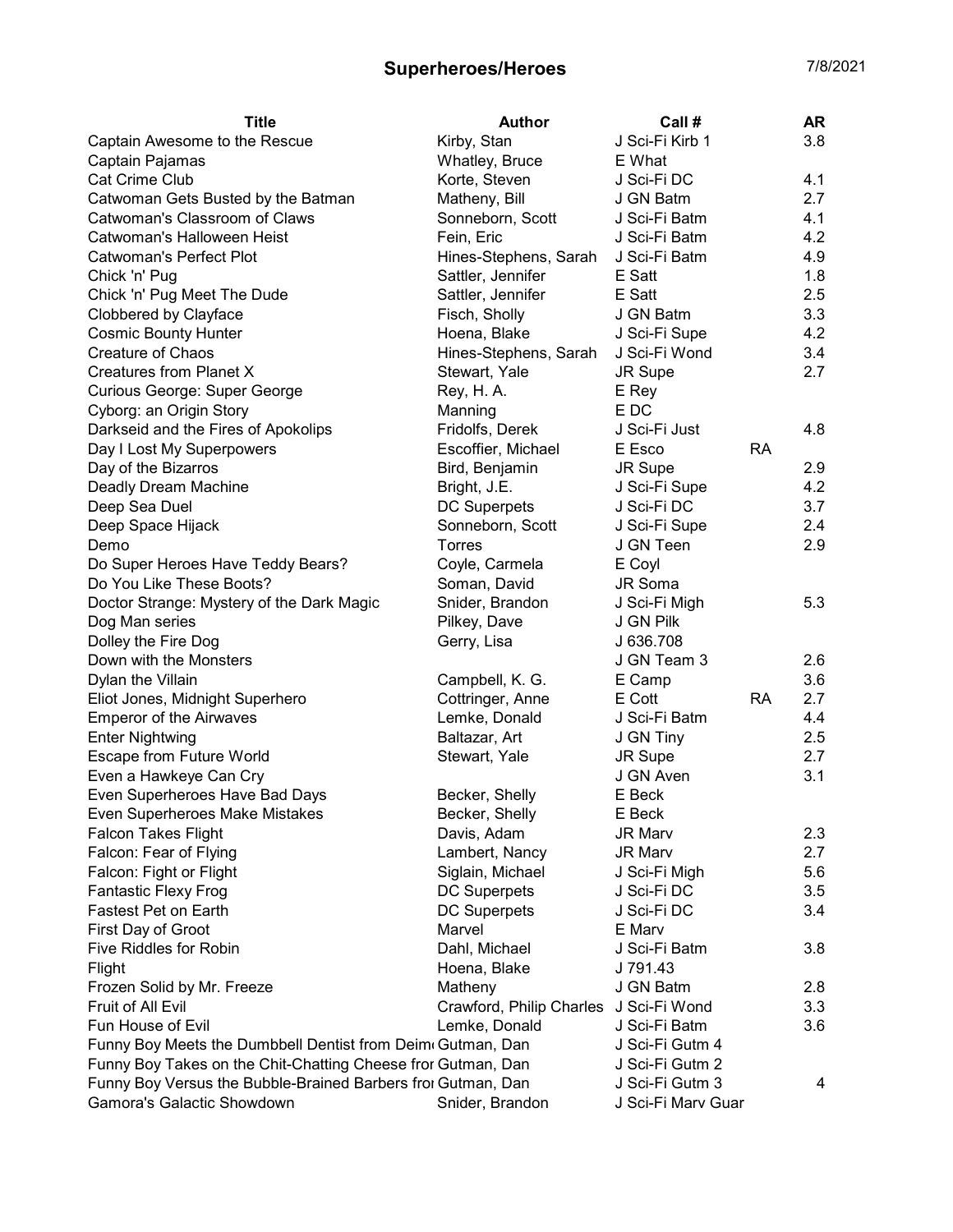| <b>Title</b>                                                   | Author              | Call #           | AR                |
|----------------------------------------------------------------|---------------------|------------------|-------------------|
| Gamora's Galactic Showdown                                     | Snider, Brandon     | J Sci-Fi Migh    | 4.8               |
| Geeks, Girls, and Secret Identities                            | Jung, Mike          | J Sci-Fi Jung    | 4.8               |
| Gingerbread Man Superhero                                      | Enderle, Dotti      | J 398.2          | 3.4               |
| Good Morning, Superman                                         | Dahl, Michael       | E Dahl           | 1.6               |
| Green Lantern                                                  | Manning             | E DC             | 2.9               |
| Harley Quinn at Super Hero High                                | Yee, Lisa           | J Sci-Fi Girl    | 4.9               |
| Harley Quinn's Crazy Creeper Caper                             | Simonson, Louise    | J Sci-Fi Batm    | 4.7               |
| Here Comes Spider-Man                                          |                     | J GN Spid 2005 1 | 2.5               |
| Hero Cat                                                       | Spinelli, Eileen    | E Spin           | 2.6               |
| <b>Heroes and Villains</b>                                     | Sciescka, Jon       | J Reality Guys 7 |                   |
| Heroes of the High Seas                                        | <b>DC Superpets</b> | J Sci-Fi DC      | 3.4               |
| <b>High Serpent Society</b>                                    |                     | J GN Aven        | 3.2               |
| Hilo: Saving the Whole Wide World                              | Winick, Judd        | J GN Hilo 2      | 2.5               |
| <b>Hocus Pocus</b>                                             | Lyga, Barry         | J Sci-Fi Flas 1  |                   |
| <b>Hopping Hero</b>                                            | <b>DC Superpets</b> | J Sci-Fi DC      | 3.4               |
| How to be a Hero                                               | Heide, Florence     | E Heid           | 3.9               |
| How to Draw Batman and His Friends and Foes                    | Sautter, Aaron      | J 741.51         |                   |
| How to Draw Superheroes                                        | Hansen, Jimmy       | J 743.4          |                   |
| How to Draw Superman and His Friends and Foes Sautter, Aaron   |                     | J 741.51         |                   |
| How to Draw the Joker, Lex Luthor, and Other DC Sautter, Aaron |                     | J 741.51         |                   |
| How to Draw Wonder Woman, Green lantern, and Sautter, Aaron    |                     | J 741.51         |                   |
| Ikenga                                                         | Okorafor, Nnedi     | J Sci-Fi Okor    |                   |
| In the Clutches of the Penguin                                 | Matheny             | J GN Batm        | 3                 |
| Injustice Gang and the Deadly Nightshade                       | Fridolfs, Derek     | J Sci-Fi Just    | 5.1               |
| Invisibility                                                   | Hoena, Blake        | J 791.43         |                   |
| Iron Man: an Origin Story                                      | Marvel              | E Marv           |                   |
| Iron Man: Invasion of the Space Phantoms                       | Behling, Steve      | J Sci-Fi Migh    | 5.4               |
| Joker's Magic Mayhem                                           | Vecchio, Bright     | J Sci-Fi Batm    | 5.2               |
| Katana at Super Hero High                                      | Yee, Lisa           | J Sci-Fi Girl    | 5.5               |
| Kid Who Saved Superman                                         | Kupperberg, Paul    | J Sci-Fi Supe    | 4.3               |
| Killer Croc Hunter                                             | Sonneborn, Scott    | J Sci-Fi Batm    | 4.1               |
| Krypto! The Origin of Superman's Dog                           | Dahl, Michael       | E Dahl           | 3.6               |
| Ladybug Girl and Bingo                                         | Soman, David        | E Soma           | 3.4               |
| Ladybug Girl and the Big Snow                                  | Soman, David        | E Soma           | 3.8               |
| Ladybug Girl and the Bug Squad                                 | Soman, David        | E Soma           | 3.3               |
| Ladybug Girl and the Dress-Up Dilemma                          | Soman, David        | E Soma           | 3.5               |
| Ladybug Girl at the Beach                                      | Soman, David        | E Soma           | 3.5               |
| lame                                                           | <b>Torres</b>       | J GN Teen        | 2.5               |
| Last Son of Krypton                                            | Dahl, Michael       | J Sci-Fi Supe    | 3.6               |
| <b>Library Lil</b>                                             | Williams, Suzanne   | E Will           | 4                 |
| Livewire!                                                      | Hoena B.A.          | J Sci-Fi Supe    | 3.9               |
| Mad Hatter's Movie Madness                                     | Lemke, Donald       | J Sci-Fi Batm    | 4.7               |
| Mad Mod is in Vogue                                            | Beechen, Adam       | J GN Teen        | 3                 |
| <b>Magic Monsters</b>                                          | Bird, Benjamin      | JR Supe          | 2.9               |
| Magic Pickle and the Creature from the Black Legt Morse, Scott |                     | J Sci-Fi Mors    | 4.1               |
| <b>Maker of Monsters</b>                                       | Fein, Eric          | J Sci-Fi Batm    | 4                 |
| Man Bat's Sneak Attack                                         | Matheny, Bill       | J GN Batm        | 2.2               |
| Manhandled by Manhunters                                       | Fisch, Sholly       | J GN Batm        | 2.5               |
| Master Man: a Tall Tale of Nigeria                             | Shepard, Aaron      | J 398.2096       | 3                 |
| Masters of Evil                                                | Parker, Jeff        | J GN Aven        | 3.6               |
| <b>Meet Tiny Titans East</b>                                   | Baltazar, Art       | J GN Tiny        | $2.2\overline{ }$ |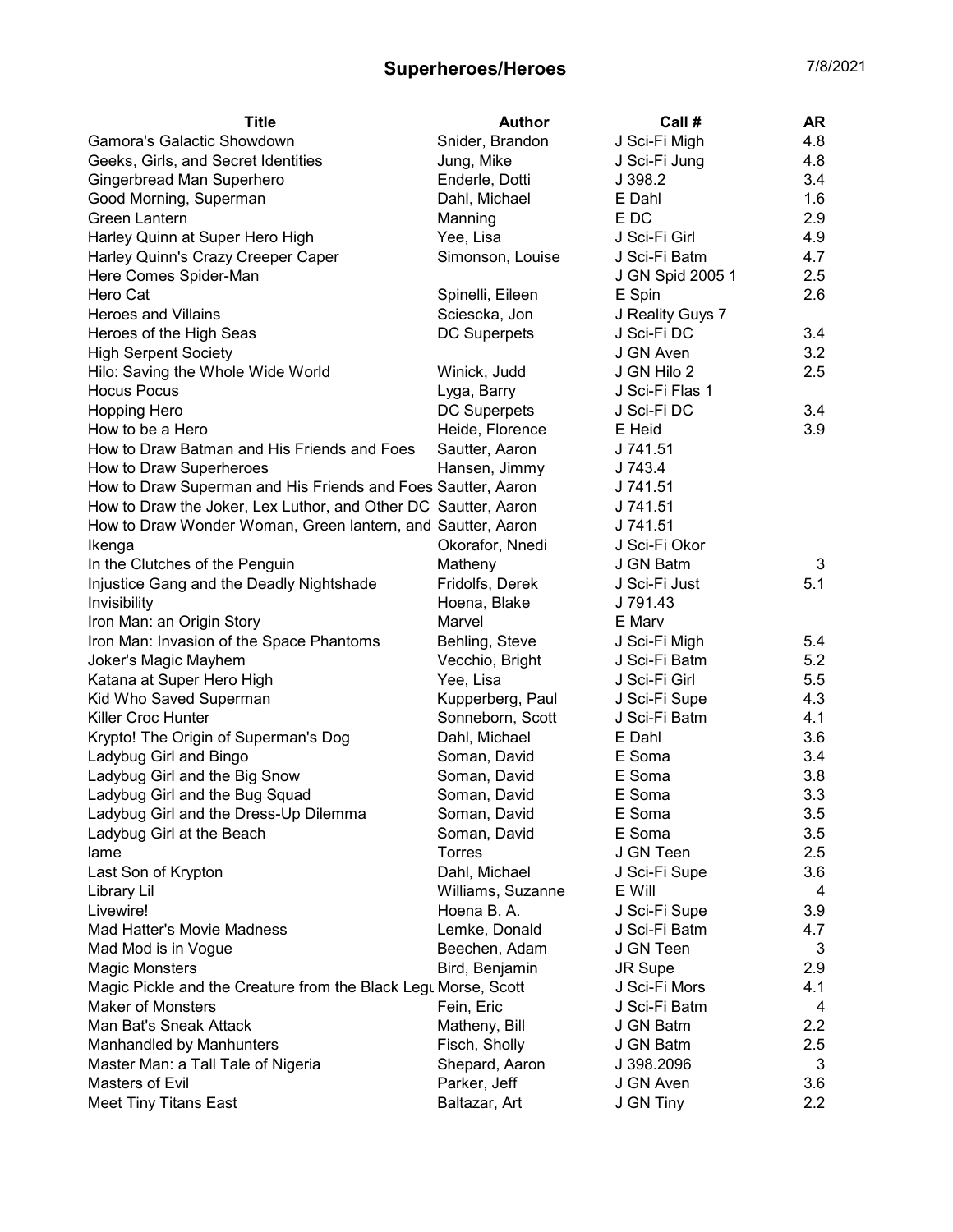| <b>Title</b>                            | <b>Author</b>         | Call #               | <b>AR</b> |
|-----------------------------------------|-----------------------|----------------------|-----------|
| Menace of Metallo                       | Stevens, Eric         | J Sci-Fi Supe        | 3.8       |
| Meteor of Doom                          | Kupperberg, Paul      | J Sci-Fi Supe        | 4.5       |
| <b>Midway Monkey Madness</b>            | <b>DC Superpets</b>   | J Sci-Fi DC          | 3         |
| Mighty Thor: an Origin Story            | Marvel                | E Marv               | 4.1       |
| <b>Mighty Truck</b>                     | Barton, Chris         | E Bart               | 2.6       |
| Minion                                  | Anderson, John        | J Sci-Fi Ande        | 5         |
| Monster Magic                           | Simonson, Louise      | J Sci-Fi Wond        | 4.3       |
| Monster Zit                             | <b>Torres</b>         | J GN Teen            | 2.7       |
| Monty the Hero                          | Smallman, Steve       | E Smal               |           |
| Ms. Marvel's Fists of Fury              | Glass, Calliope       | J Sci-Fi Migh        | 4.5       |
| <b>Museum Monsters</b>                  | Dahl, Michael         | J Sci-Fi Supe        | 3.7       |
| My Crummy Valentine                     | Torres                | J GN Teen            | 3         |
| <b>NERDS: Cheerleaders of Doom</b>      | Buckley, Michael      | J Sci-Fi Buck Nerd 3 | 5         |
| NERDS: M is for Mama's Boy              | Buckley, Michael      | J Sci-Fi Buck Nerd 2 | 5.3       |
| <b>NERDS: Villain Virus</b>             | Buckley, Michael      | J Sci-Fi Buck Nerd 4 | 5.2       |
| Night of the Scaredy Crows              | <b>DC Superpets</b>   | J Sci-Fi DC          | 3.7       |
| Parasite's Power Drain                  | Fein, Eric            | J Sci-Fi Supe        | 4.1       |
| Perfect Man                             | Wilson, Troy          | <b>RA</b><br>E Wils  | 2.6       |
| Peter and Ned's Ultimate Travel Journal | Chhibber, Preeti      | J Sci-Fi Spid        |           |
| Pippi Longstocking books                | Lindgren, Astrid      | J Fantasy Lind       |           |
| Poison Ivy's Deadly Garden              | Hoena, B. A.          | J Sci-Fi Batm        | 4.1       |
| Pooches of Power                        | DC Superpets          | J Sci-Fi DC          | 3.4       |
| <b>Prankster of Prime Time</b>          | Pasko, Martin         | J Sci-Fi Supe        | 4.5       |
| <b>Puppet Master's Revenge</b>          | Lemke, Donald         | J Sci-Fi Batm        | 4.2       |
| Red Knit Cap Girl to the Rescue         | Stoop, Naoko          | E Stoo               | 2.5       |
| Red Riding Hood, Super Hero             | Frampton, Otis        | J GN Far             | 3.4       |
| <b>Report Card Pickup</b>               | Baltazar, Art         | J GN Tiny            | 2.4       |
| Riddler's Battleship Blitz              | Bright, J.E.          | J Sci-Fi Batm        | 4.9       |
| Robin                                   | Dahl, Michael         | E DC                 |           |
| Robin's First Flight                    | Greenberger, Robert   | J Sci-Fi Batm        | 4.3       |
| Robin's Guide to Being Cooler           | Rusu, Meredith        | J 791.43             |           |
| Royal Rodent Rescue                     | <b>DC Superpets</b>   | J Sci-Fi DC          | 3.1       |
| Rumble in the Rainforest                | Hines-Stephens, Sarah | J Sci-Fi Wond        | 3.1       |
| Salamander Smackdown                    | <b>DC Superpets</b>   | J Sci-Fi DC          | 3.4       |
| <b>Sanity Plea</b>                      | Matheny               | J GN Batm            | 3.5       |
| Scarecrow's Nightmare Maze              | Vecchio, Bright       | J Sci-Fi Batm        | 5         |
| Scarface is Gonna Go Boom               | Matheny               | J GN Batm            | 2.5       |
| <b>School for Sidekicks</b>             | McCullough, Kelly     | J Sci-Fi Mccu        | 5.7       |
| Science Behind Batman's Flying Machines | Enz, Tammy            | J 791.43             | 4.6       |
| Science Behind Batman's Ground Vehicles | Biskup, Agnieszka     | J 791.43             | 4.4       |
| <b>Science Behind Batman's Tools</b>    | Biskup, Agnieszka     | J 791.43             | 4.4       |
| Science Behind Batman's Uniform         | Biskup, Agnieszka     | J 791.43             | 4.4       |
| Science Behind Superman's Flight        | Enz, Tammy            | J 791.43             | 3.9       |
| Science Behind Superman's Sight         | Biskup, Agnieszka     | J 791.43             | 4.2       |
| Science Behind Superman's Speed         | Enz, Tammy            | J 791.43             | 4.2       |
| Science Behind Superman's Strength      | Biskup, Agnieszka     | J 791.43             | 4.1       |
| <b>Shrinking City</b>                   | Dahl, Michael         | J Sci-Fi Supe        | 4.2       |
| Shuri                                   | Stone, Nic            | J Sci-Fi Marv Blac 1 | 6.2       |
| <b>Sidekick City Elementary</b>         | Baltazar, Art         | J GN Tiny            | 2.5       |
| Sidekicked                              | Anderson, John        | J Sci-Fi Ande        | 5.4       |
| Sidekicks Save the Day                  | London, Jordan        | J Sci-Fi Batm        | 3.9       |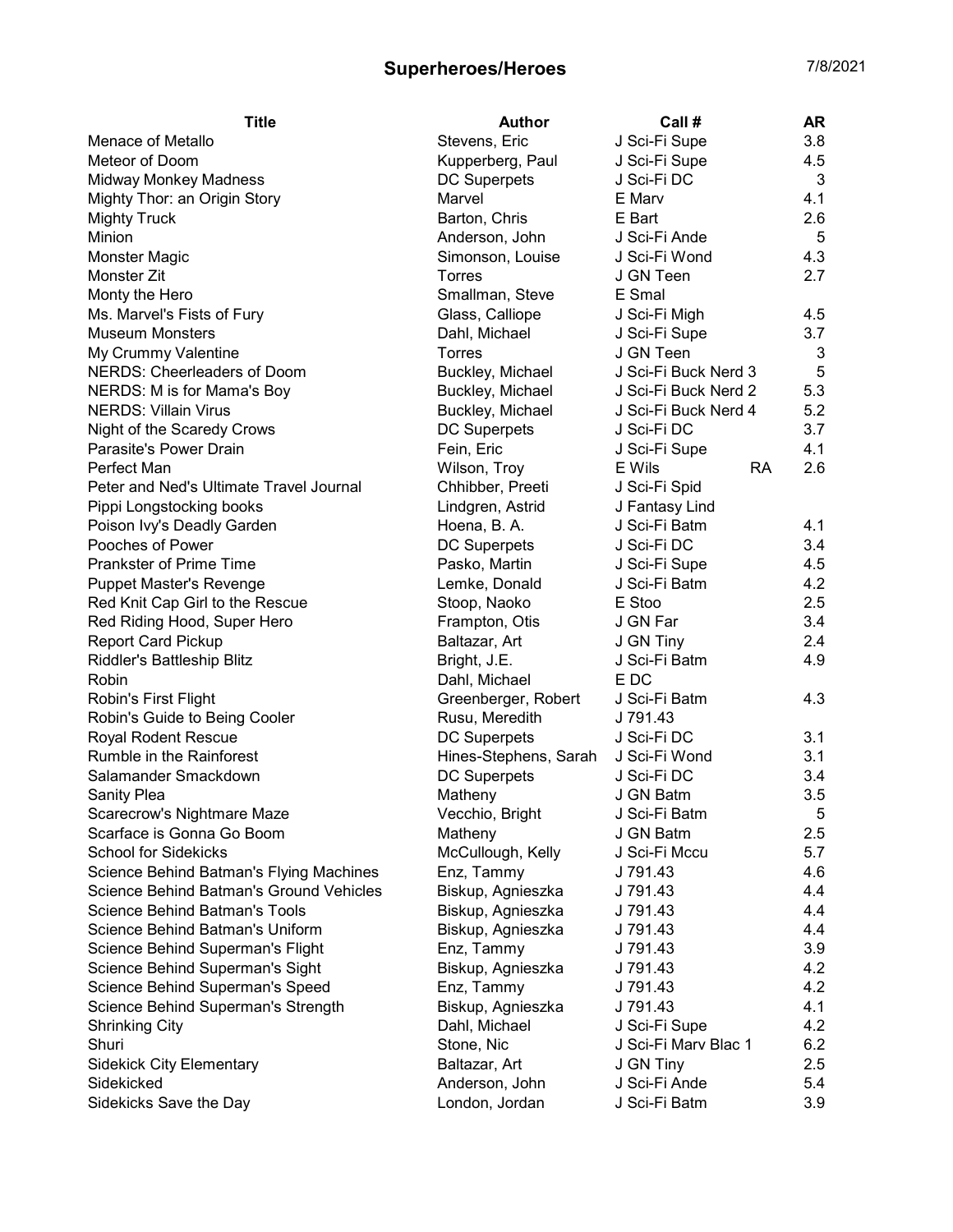| <b>Title</b><br><b>Author</b><br>Call #                                            | <b>AR</b> |
|------------------------------------------------------------------------------------|-----------|
| J Sci-Fi DC<br><b>DC Superpets</b><br>Sleepy Time Crime                            | 3.6       |
| Deneen, Brendan<br>Snow Day for Groot<br>E Marv                                    |           |
| Spider-Man: Attack of the Heroes<br>Thomas, Rich<br>J Sci-Fi Migh                  | 4.6       |
| <b>Squirrel Meets World</b><br>Hale, Shannon<br>J Sci-Fi Hale 1                    | 5         |
| Squish, Super Amoeba<br>Holm, Jennifer & Matthew J GN Squi 1                       | 2.2       |
| Star-Lord: Knowhere to Run<br>Wyatt, Chris<br>J Sci-Fi Migh                        | 5.1       |
| Starro and the Cyberspore<br>Snider, Brandon<br>J Sci-Fi Just                      | 4.6       |
| Starro and the Space Dolphins<br>J Sci-Fi DC<br><b>DC Superpets</b>                | 3.5       |
| Stella the Search Dog<br>J 636.708<br>Gerry, Lisa                                  |           |
| Stink and the Freaky Frog Freakout<br>McDonald, Megan<br>J Reality Mcdo Stin 8     | 3.1       |
| Stink: Solar System Superhero<br>McDonald, Megan<br>J Reality McDo Stin 5          | 3.4       |
| <b>Stolen Superpowers</b><br>Powell, Martin<br>J Sci-Fi Supe                       | 4.4       |
| Story of the Guardians<br>JR Marv<br>Palacios, Tomas                               | 2.4       |
| <b>Super Cilantro Girl</b><br>Herrera, Juan Felipe<br>J Spa F Herr                 | 4         |
| Super Diaper Baby 2: Invasion of the Potty Snatch (Pilkey, Dave<br>J Sci-Fi Pilk 2 | 2.2       |
| Super Narwhal and Jelly Jolt<br>J GN Narw 2<br>Clanton, Ben                        | 2.6       |
| <b>Super Senses</b><br>J 791.43<br>Polinsky, Paige                                 |           |
| <b>Super Speed</b><br>Hoena, Blake<br>J 791.43                                     |           |
| Super Strength<br>Polinsky, Paige<br>J 791.43                                      |           |
| Superfab Saves the Day<br>Leroy, Jean<br>E Lero                                    |           |
| Supergirl at Super Hero High<br>J Sci-Fi Girl<br>Yee, Lisa                         | 5.3       |
| Supergirl's Pet Problem<br>Bird, Benjamin<br>JR Supe                               | 2.8       |
| Weitzman, Jacqueline<br>E Weit<br>Superhero Joe                                    | 2.8       |
| Superhero School<br>Reynolds, Aaron<br>E Reyn                                      | 3.8       |
| Superhero School<br>Robberecht, Thierry<br>E Robb                                  |           |
| Eaton, Maxwell III<br>Superheroes<br>E Eato                                        | 1.3       |
| Superman Science<br>Biskup, Agnieszka<br>J 791.43                                  |           |
| Super-Pets Showdown<br><b>DC Superpets</b><br>J Sci-Fi DC                          | 3.6       |
| <b>Superpowered Pony</b><br><b>DC Superpets</b><br>J Sci-Fi DC                     | 3.4       |
| Super-villain Showdown<br>Kupperberg, Paul<br>J Sci-Fi Supe                        | 4.1       |
| Donaldson, julia<br>E Dona<br>Superworm                                            | 2.6       |
| Swamp Thing vs the Zombie Pets<br><b>DC Superpets</b><br>J Sci-Fi DC               | 3.7       |
| Sutton, Laurie<br>J Sci-Fi Wond<br>Sword of the Dragon                             | 3.9       |
| Teleportation<br>J 791.43<br>Hoena, Blake                                          |           |
| <b>That Holiday Feeling</b><br>J GN Batm<br>Fisch                                  | 2.9       |
| Through the Looking Glass<br>Fisch<br>J GN Batm                                    | 2.9       |
| J GN Teen<br>Thunder and Lightning Strike<br>Torres                                | 3         |
| <b>RA</b><br>E Norm<br><b>Thunder Pug</b><br>Norman, Kim                           |           |
| <b>Tiger the Police Dog</b><br>J 636.708<br>Gerry, Lisa                            |           |
| Timothy and the Strong Pajamas<br>Schwarz, Viviane<br>E Schw                       | 2.7       |
| <b>Titans in Space</b><br>Baltazar, Art<br>J GN Tiny                               | 2.2       |
| Tough Guys have Feelings Too<br>Negley, Keith<br>E Negl                            |           |
| Toys of Terror<br>Everheart, Chris<br>J Sci-Fi Supe                                | 3.5       |
| <b>Trial by Fire</b><br>Bolton, Chris<br>J GN Smas 1                               | 2.4       |
| Trial of the Amazons<br>Dahl, Michael<br>J Sci-Fi Wond                             | 3.5       |
| Two-Face Face-Off<br>Vecchio, Bright<br>J Sci-Fi Batm                              | 5         |
| What is the Story of Batman?<br>Burgan, Michael<br>J 7491.43                       | 5.9       |
| What is the Story of Wonder Woman?<br>Korte, Steve<br>J 791.43                     | 6.8       |
| What Makes a Hero<br>Bobowicz, Pamela<br>E Bobo                                    |           |
| Who is Stan Lee?<br>Edgers, Geoff<br>J B Lee                                       | 5.4       |
| Rex, Adam<br><b>RA</b><br>Why<br>E Rex                                             |           |